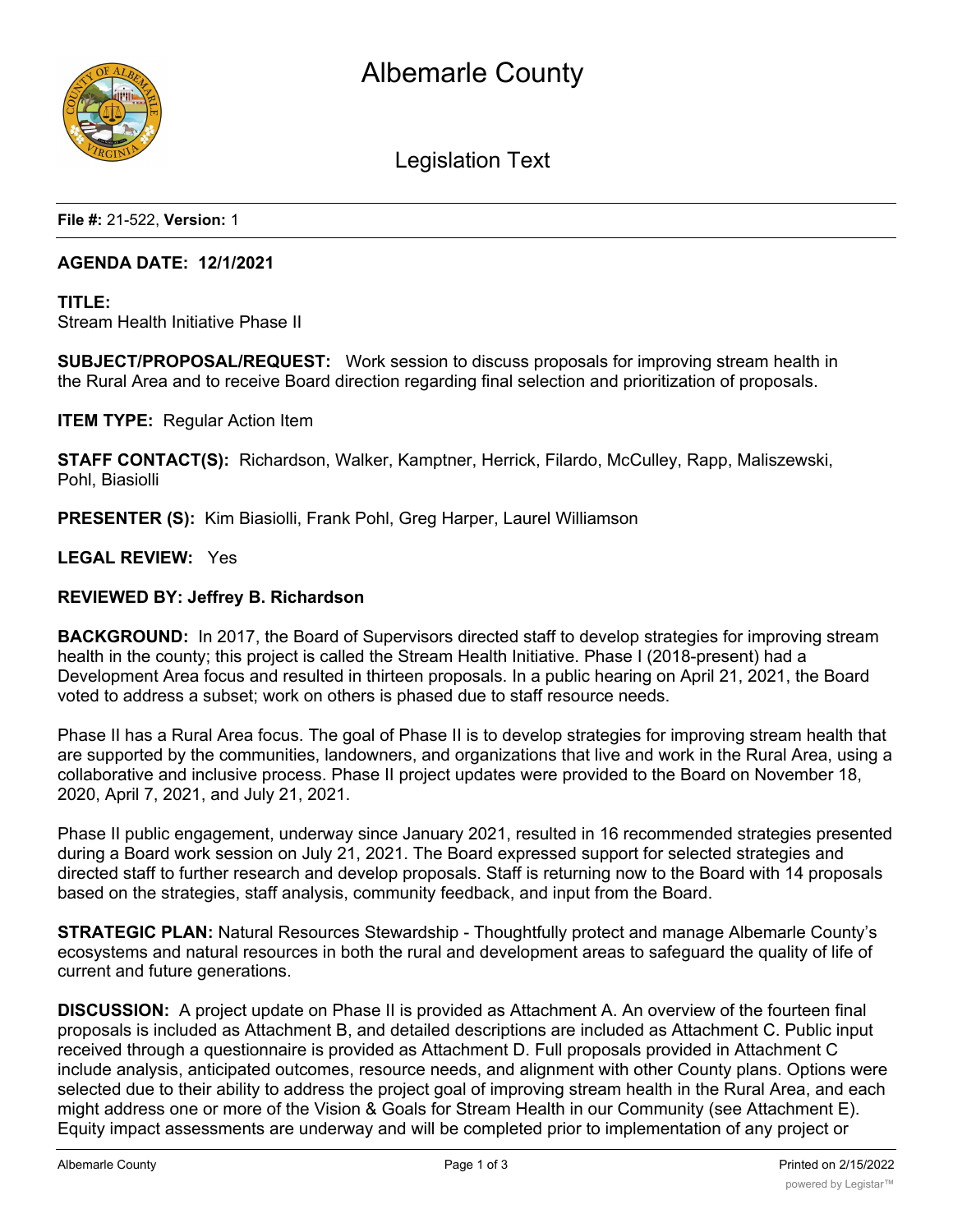| Stream Health Initiative Phase II Proposals |                                                    |    |                                                  |  |  |  |  |  |  |
|---------------------------------------------|----------------------------------------------------|----|--------------------------------------------------|--|--|--|--|--|--|
|                                             | Stream Buffer Overlay District                     | 8  | Stability for Agricultural Cost-Share Programs   |  |  |  |  |  |  |
|                                             | Strengthen Restoration and Mitigation Requirements | 9  | Leverage Agricultural BMP Incentives             |  |  |  |  |  |  |
| 31                                          | Environmental Restoration ZTA                      | 10 | Expand Albemarle Conservation Assistance Program |  |  |  |  |  |  |
| 4                                           | Sustainable Onsite Sewage Treatment Systems        | 11 | Low-Impact Development Study                     |  |  |  |  |  |  |
| 5                                           | Development Phase Carryover Items                  | 12 | Stream Quality Assessment Program                |  |  |  |  |  |  |
| 6                                           | Land Conservation for Water Quality                | 13 | New Landowner Education Project                  |  |  |  |  |  |  |
|                                             | Riparian Conservation Assistance Program           | 14 | Expand Watershed Education in Schools            |  |  |  |  |  |  |

program. Numbers associated with each proposal are for reference only and do not indicate prioritization.

**BUDGET IMPACT:** Each proposal requires some combination of existing staff time, additional staffing needs, and/or associated program funding, as described in Attachments B and C. Several of the proposals present opportunities to leverage outside funds from partner agencies and grants; this will continue to be a focus of project work moving forward. In consideration of existing staff capacity and current budget projections, staff recommends staggering implementation of the proposals. Proposals recommended for FY 23 are those that are well-developed and ready for implementation, contingent on resource availability. Proposals requiring additional staff or funding and recommended for inclusion in the FY 23 budget include:

| <b>Proposal</b> |                                                            | <b>Dept</b> | <b>Additional</b><br><b>Staff</b> | <b>Position Type</b>         | Other<br><b>Funding</b> | Amount    |
|-----------------|------------------------------------------------------------|-------------|-----------------------------------|------------------------------|-------------------------|-----------|
| 1               | Stream Buffer Overlay District                             | CDD.        | 1 FTF                             | Code Compliance<br>Officer I | N/A                     | \$113,000 |
| $\overline{2}$  | Strengthen Restoration and Mitigation<br>Requirements      | <b>CDD</b>  | N/A                               | N/A                          | Consulting              | \$30,000  |
| 5               | Development Phase Carryover Items                          | <b>CDD</b>  | 2 FTEs                            | Civil Engineer I             | N/A                     | \$98,000  |
|                 |                                                            |             |                                   | Eng. Inspector II            | N/A                     | \$117,000 |
| 6               | Land Conservation for Water Quality                        | <b>CDD</b>  | 1 FTE                             | Planner                      | N/A                     | \$85,000  |
| 13              | New Landowner Education Project                            | <b>CDD</b>  | N/A                               | N/A                          | Printing/<br>Mailing    | \$2,500   |
| 8               | <b>Stability for Agricultural Cost-Share</b><br>Programs   | <b>FES</b>  | N/A                               | N/A                          | \$85,000                | \$85,000  |
| 10              | Expand Albemarle Conservation<br>Assistance Program (ACAP) | <b>FES</b>  | N/A                               | N/A                          | \$65,000                | \$65,000  |

### **RECOMMENDATION:**

This is a Board work session and staff is seeking input and feedback before proceeding further. Unless there is Board interest otherwise, staff is prepared to take the following next steps: